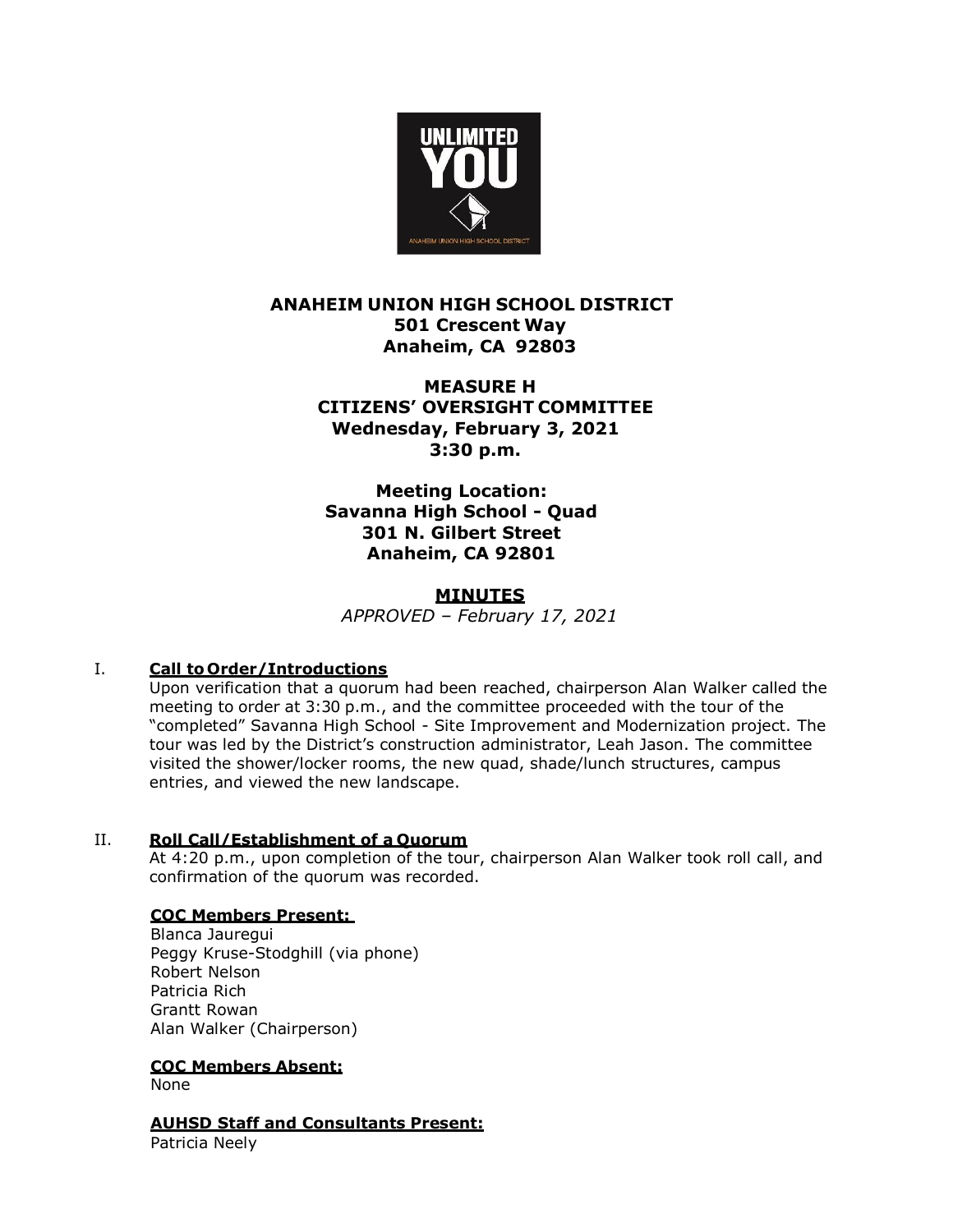Karen Orr Leah Jason Kunal Shah (Consultant)

**Members of the Public Present:**  None

#### III. **Adoption of Agenda and Approval of Minutes**

Committee member Robert Nelson made a motion that was seconded by committee member Patricia Rich to adopt the agenda of the February 3, 2021, COC meeting. All committee members agreed and the agenda was adopted.

Committee member Patricia Rich made a motion that was seconded by committee member Robert Nelson to approve the draft minutes of the February 12, 2020, COC meeting. All committee members agreed and the minutes were approved.

### IV. **Public Comment**

There were no public comments.

### V. **Staff Update on Measure H Program**

At 4:20 p.m., upon completion of the tour, the COC continued with its meeting.

Patricia Neely welcomed the committee after a year-long COVID hiatus. She explained that despite the 2020 shelter-in place orders that affected the ability to meet, bond work had continued to be planned, bid and constructed.

The presentation started with a recap of completed Measure H projects. Patricia Neely informed that the Cypress HS Site Improvement project, the Kennedy Site Improvement project, the Oxford Academy New Music Building and Engineering Labs project, the Savanna HS Modernization and Site Improvement project, the Ball JHS Site Improvement – Phase 1 project, the District Office Roofing project, and the Anaheim HS Security Fencing project, had all been completed within schedule and within budget. As previously discussed with the committee, there was a cost overrun on the completed Western High School Parking Lot project due to the soft soil condition encountered adjacent to a major site storm drain, and the expected increased costs necessary to mitigate the soils condition with a proper base. Alan Walker asked what typically happens to the project savings. Neely explained that the savings are allocated to Measure H projects that appear at the end of the overall project list, or allocated to new "like" projects that have immediate needs. Completion dates, actual final costs and project savings are shown on the project update.

Kunal Shah discussed the progress on Dale Junior High School's modernization/new construction project and the Polaris (New Cambridge Virtual Academy – Opened August 2020) modernization project. The \$46M project was awarded to Pinner Construction in March 2019. Phase 1, which encompasses the modernization of Buildings 2, 4, 5, 5A, 6 and Polaris, is complete with minor punch list work underway. Work is being completed in Buildings 7 (Shower/Lockers), 8 (Science) and the Quad. Phase 2, the new 2-story Administration, Labs, Classrooms and Library Building is scheduled to complete in 2 months. This CBA project is within budget, and trending one month behind its original substantial completion date of February 2021.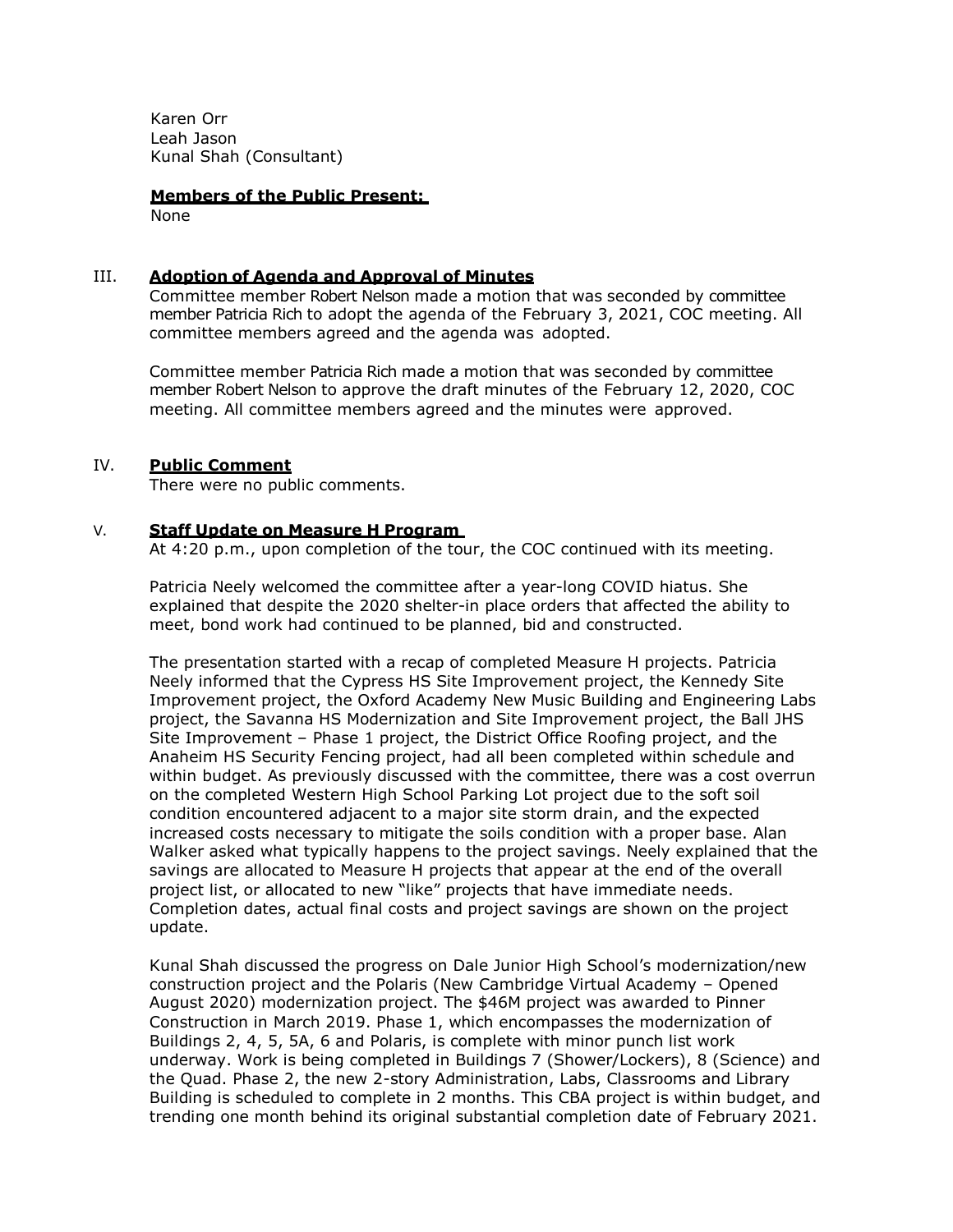Kunal Shah discussed the new \$12M, Phase 2 Measure H project at Ball Junior High School. The project, which was awarded in October 2020, consists of the modernization of the Administration Building, the replacement of underground utilities, site security fencing and gates, landscape and irrigation, a new quad with shade structures, select restroom upgrades, and the reconstruction of the main parking lot. This project is currently under construction, on schedule and within budget. It is scheduled to complete in January 2022.

Kunal Shah discussed the new \$17M, Measure H project at Sycamore Junior High School. The project, which was awarded in October 2020, consists of the modernization of the Administration Building, the replacement of underground utilities, site security fencing and gates, landscape and irrigation, a new quad with shade structures, select restroom upgrades, and the reconstruction/reconfiguration of the main parking lot and horseshoe lot. The project includes the relocation of existing portable buildings on campus for community use. This project is currently under construction, on schedule and within budget. It is scheduled to complete in March 2022. Patricia Neely explained that Sycamore and Ball campuses were built in 1962 as a prototype; however, the condition of the Sycamore classroom buildings is worse than Ball's. A renovation of the Sycamore classrooms to bring them up to speed would be predictably very costly suggesting that a full replacement with new construction would be a more cost effective solution. Well planned replacement buildings would also contain campus sprawl. A proposed layout of the campus would be represented in an updated Facilities Master Plan, which is recommended as part of the planning for a new bond measure.

Leah Jason discussed the new \$13.5M, Measure H Site Improvement project at Magnolia High School. The project, which was awarded in July 2021, consists of the replacement of underground utilities, site security fencing and gates, landscape and irrigation, a new quad with shade structures, site lighting, select restroom upgrades, and new tennis courts. This project is currently under construction, on schedule and within budget. It is scheduled to complete in January 2022.

Also discussed was the Measure H Video Surveillance Solution project. Patricia Neely explained that this is a district wide project, which provides cameras with recording capabilities at all schools and at the District Office. All twenty sites are currently operational. Punch list is in progress. The contract was awarded in December 2018, and is scheduled to close out, within budget, in April 2021.

Patricia Neely discussed the next round of upcoming Measure H projects as follows: • Magnolia HS – Modernization of Shower/Locker Room Project

- o Status: DSA Plan Check
- o Budget: \$8.5M
- Magnolia HS New Construction Cyber Security Building Project
	- o Status: Planning
	- o Budget: \$38M
- Western HS Practice Field
	- o Status: Planning
	- o Budget: \$6M
- Western HS Security Fence and Site Development Project:
	- o Budget: \$10.5
- Western HS Incubator Lab Project:
	- o Status: Planning
	- o Budget: \$1M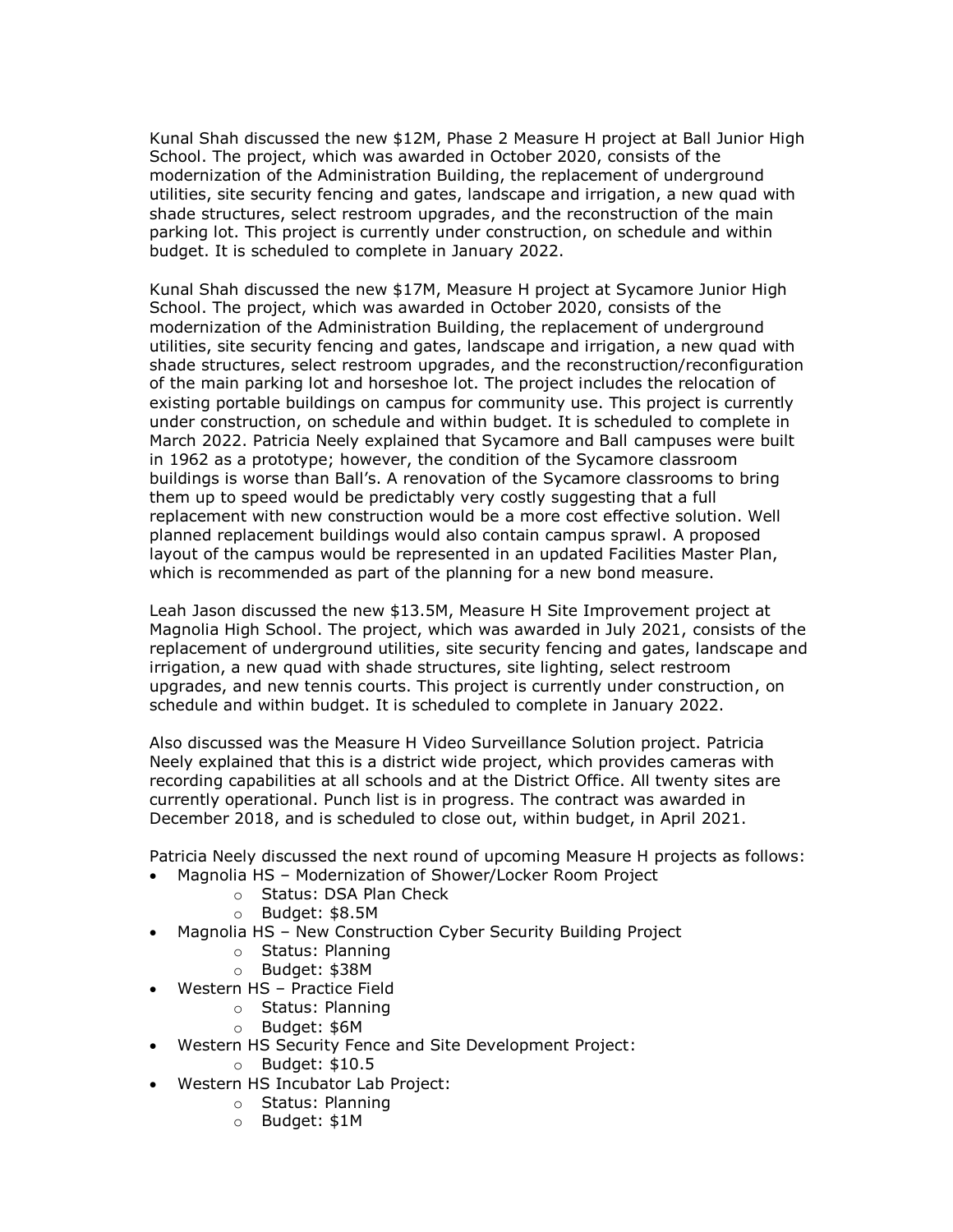Patricia Neely discussed the status of the 21st Century classroom furniture implementation. She informed that 585 classrooms received furniture since 2015 and that 46 classrooms remain to receive furniture in accordance with the Measure H project list.

The list of completed Measure H projects are summarized in the project update.

Led by Karen Orr, the District's controller, the committee received an update on bond income and expenditures through January 31, 2021. She explained that for clarity and ease, the balances for all three bond issuances are well summarized on the project update. The detail of the income and the expenditures are found on the reports.

### VI. **Discussion/Information Items**

The topic of shelters at student pick up areas was discussed. The District explained that due to the potential for loitering in unsupervised situations, shelters at these locations are not being included in the project scopes. It is possible that Hope School will be set up with sheltered pick up areas due to the special requirements of the students and their attendants.

Patricia Neely reported that she received Peggy Kruse-Stodghill's resignation effective end of May, as she would no longer have students enrolled in the District. A new member under the parent category would be required to fill Peggy's position. Peggy expressed a desire to continue as a member at large. The committee will also discuss overall membership compliance at the next COC meeting.

The committee was informed that due to the topics of the next COC meeting, a project update would not be provided.

### VII. **Review Future Meeting Dates**

The committee agreed to meet again on Wednesday, February 17, 2021, at 3:30 p.m. at Oxford Academy – Library.

The committee set up a subsequent meeting for Thursday, May 13, 2021, at 3:30 p.m. at Dale JHS – Quad.

### VIII. **Items for Upcoming Meetings**

- Tour: Oxford Academy Music Building and CTE Engineering Labs
- "Draft" Building Fund (Measure H) Financial and Performance Royce Townsend Audits dated June 30, 2020
- Review of the "Draft" COC Annual Report Staff and Committee (March 2020 – February 2021)
- Resignations and Appointments of COC Members Staff and Committee – April/May BOT Meeting